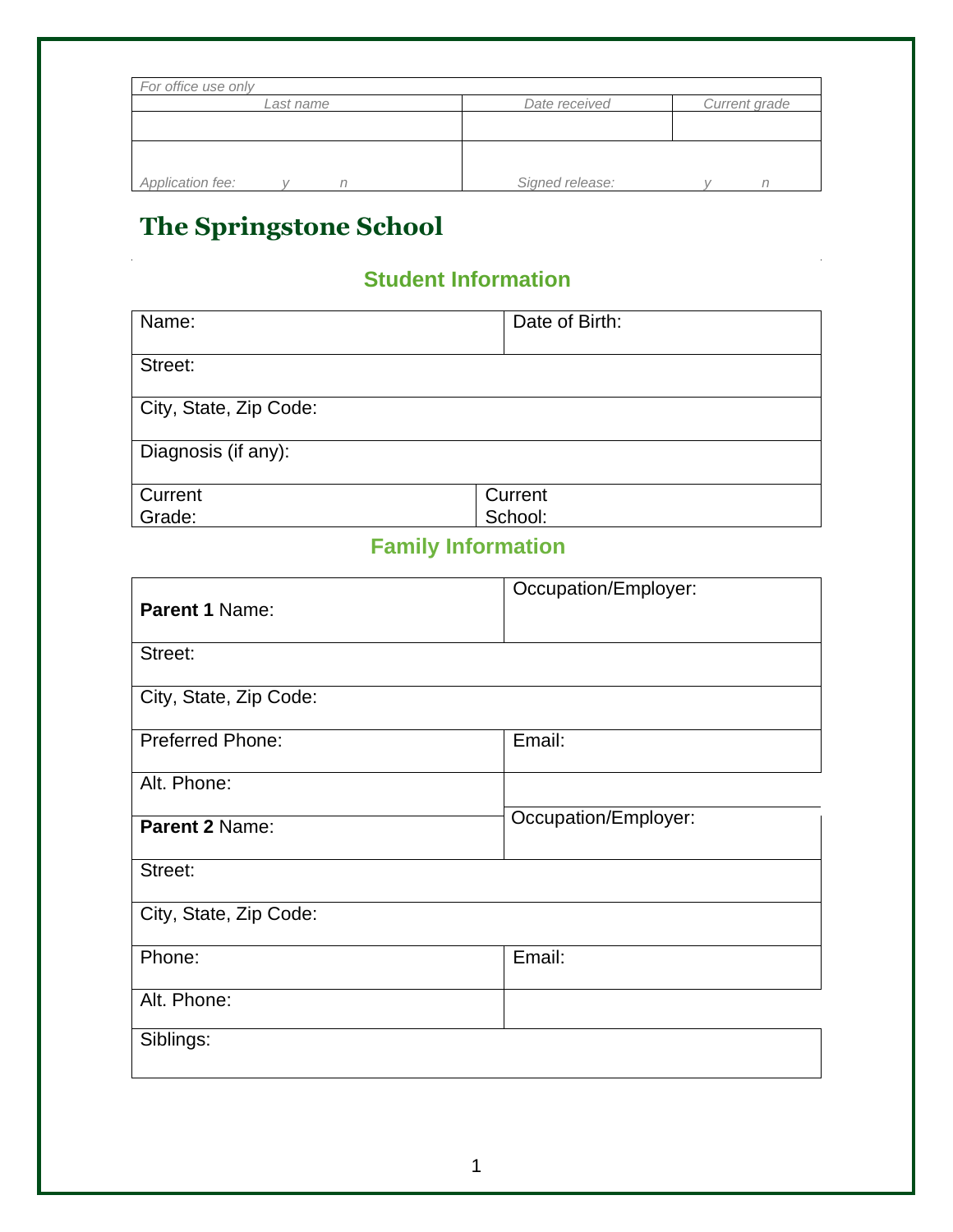| Feel free to include a photograph of your student. |  |
|----------------------------------------------------|--|
|----------------------------------------------------|--|

How did you hear about Springstone?

|                      | Past and Present Services (fill those that apply) |                  |
|----------------------|---------------------------------------------------|------------------|
| Service              | Provider                                          | Dates of Service |
| Occ. Therapy         |                                                   |                  |
| Speech and           |                                                   |                  |
| Language             |                                                   |                  |
| Psychologist         |                                                   |                  |
| Tutor                |                                                   |                  |
| <b>Social Skills</b> |                                                   |                  |
| Other                |                                                   |                  |

\_\_\_\_\_\_\_\_\_\_\_\_\_\_\_\_\_\_\_\_\_\_\_\_\_\_\_\_\_\_\_\_\_\_\_\_\_\_\_\_\_\_\_\_\_\_\_\_\_\_\_\_\_\_\_\_\_\_\_\_\_\_\_\_

\_\_\_\_\_\_\_\_\_\_\_\_\_\_\_\_\_\_\_\_\_\_\_\_\_\_\_\_\_\_\_\_\_\_\_\_\_\_\_\_\_\_\_\_\_\_\_\_\_\_\_\_\_\_\_\_\_\_\_\_\_\_\_\_

Please list up to three professionals who are working with your child at the present time whom we may contact:

| <b>Name</b> | <b>Title</b> | <b>Phone and Fax Numbers</b> |
|-------------|--------------|------------------------------|
|             |              |                              |
|             |              |                              |
|             |              |                              |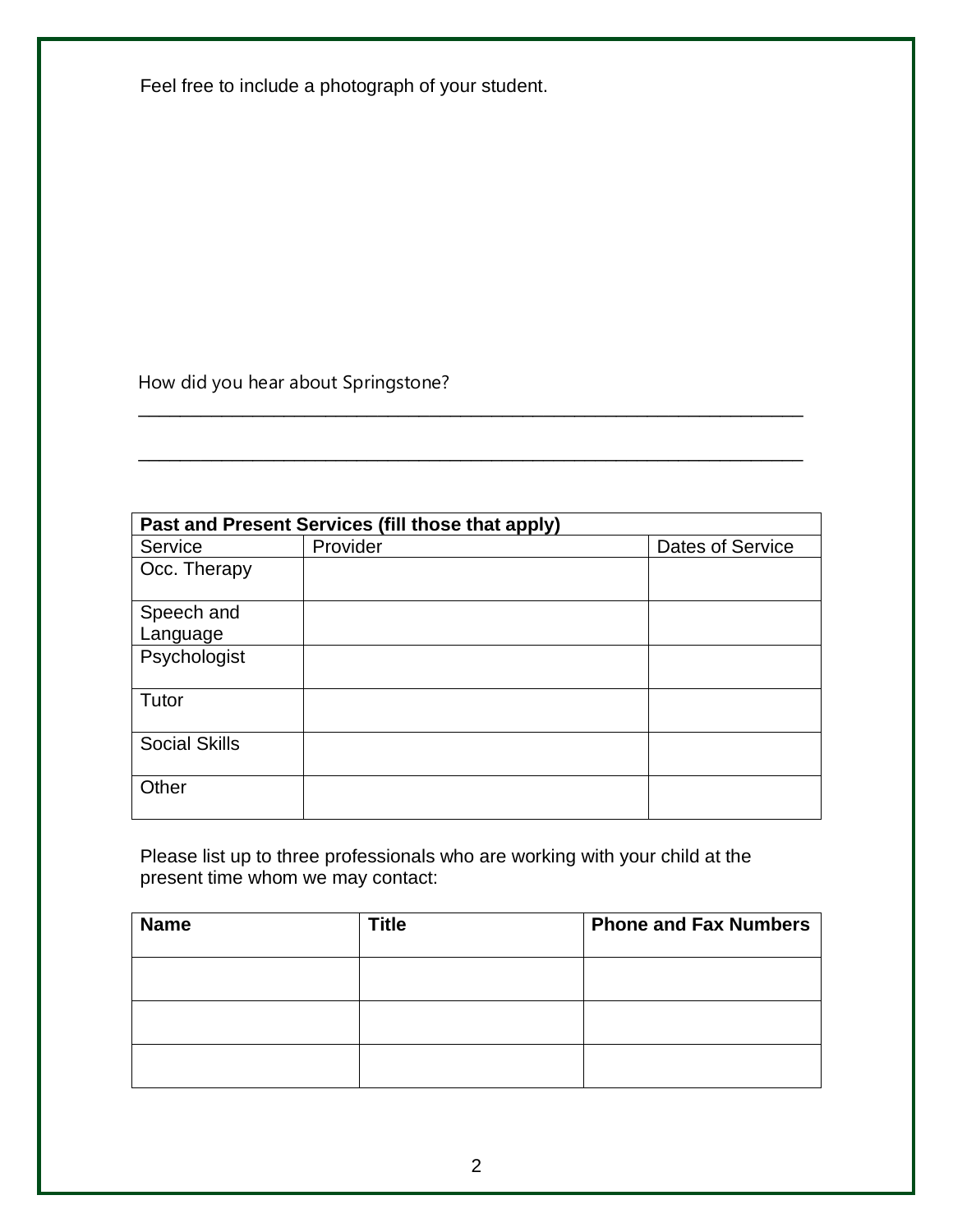| Medical history: |                                                                           |
|------------------|---------------------------------------------------------------------------|
|                  |                                                                           |
|                  |                                                                           |
|                  | Past and present medications:                                             |
|                  |                                                                           |
|                  | <b>Springstone Questionnaire</b>                                          |
|                  | Please check the appropriate answer.                                      |
| conversation?    | 1. Is your child able to recognize body language cues that accompany      |
| Yes              | No $\bigcirc$                                                             |
|                  | 2. Does your child's body language match what s/he says?                  |
| Yes $()$         | No $\bigcap$                                                              |
|                  | 3. Is your child able to join a group of peers easily?                    |
| Yes              | No                                                                        |
|                  | 4. Is your child able to stay on the topic of a conversation?             |
| Yes $\bigcap$    | No $\bigcap$                                                              |
|                  | 5. Is your child able to take turns in a conversation?                    |
| Yes $\bigcap$    | No $\bigcap$                                                              |
|                  | 6. Does your child demonstrate a broad range of interests?                |
| Yes $\bigcap$    | $No$ $()$                                                                 |
|                  | 7. When requested to stop, is your child able to stop what s/he is doing? |
| Yes (            | No $\mathcal{C}$                                                          |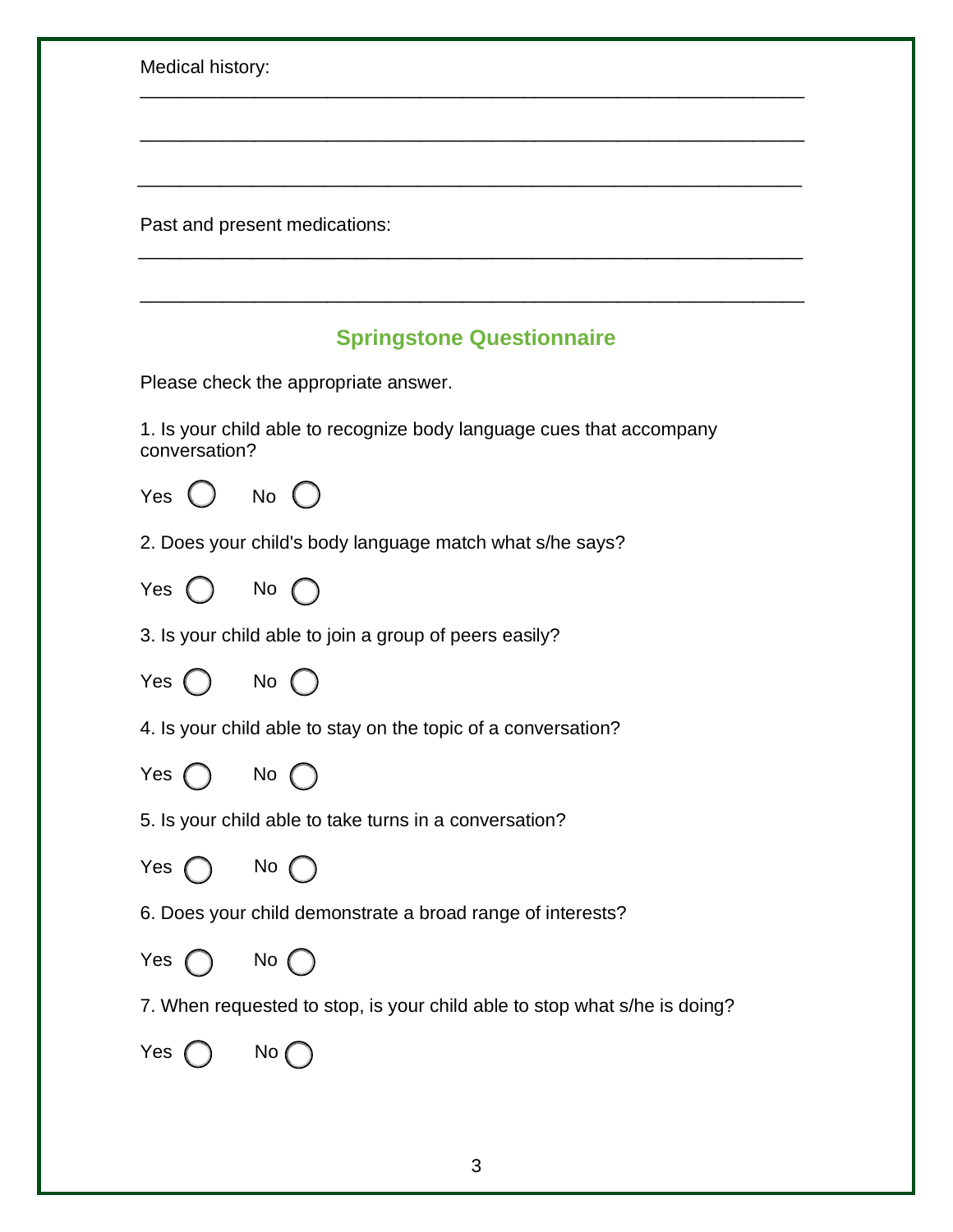|                              | 8. Is your child able to calm him/herself down when upset?            |
|------------------------------|-----------------------------------------------------------------------|
| Yes $\bigcirc$ No $\bigcirc$ |                                                                       |
|                              | 9. When frustrated, can your child calm down within 5 minutes?        |
| Yes $\bigcap$ No $\bigcap$   |                                                                       |
|                              | 10. Do you need to physically restrain your child when s/he is upset? |
| Yes $\bigcap$ No $\bigcap$   |                                                                       |
|                              | 11. Is your child able to control his/her anger appropriately?        |
| Yes $\bigcirc$ No $\bigcirc$ |                                                                       |
|                              | 12. Does your child associate with children his/her own age?          |
| Yes $\bigcirc$ No $\bigcirc$ |                                                                       |
|                              | 13. Does your child have an established group of friends at school?   |
| Yes $\bigcap$ No $\bigcap$   |                                                                       |
|                              | 14. Is your child able to a use a word processor on the computer?     |
| Yes $\bigcirc$ No $\bigcirc$ |                                                                       |
|                              | 15. Is your child able to use the Internet appropriately?             |
| Yes                          | No C                                                                  |
|                              | 16. Is your child able to transition from task to task easily?        |
| Yes                          | $No$ $\bigcap$                                                        |
|                              | 17. Is your child able to attend to a task for 20 minutes?            |
| Yes (                        | No()                                                                  |
|                              | 18. Does your child require frequent repetitions of instructions?     |
| Yes (                        |                                                                       |
|                              |                                                                       |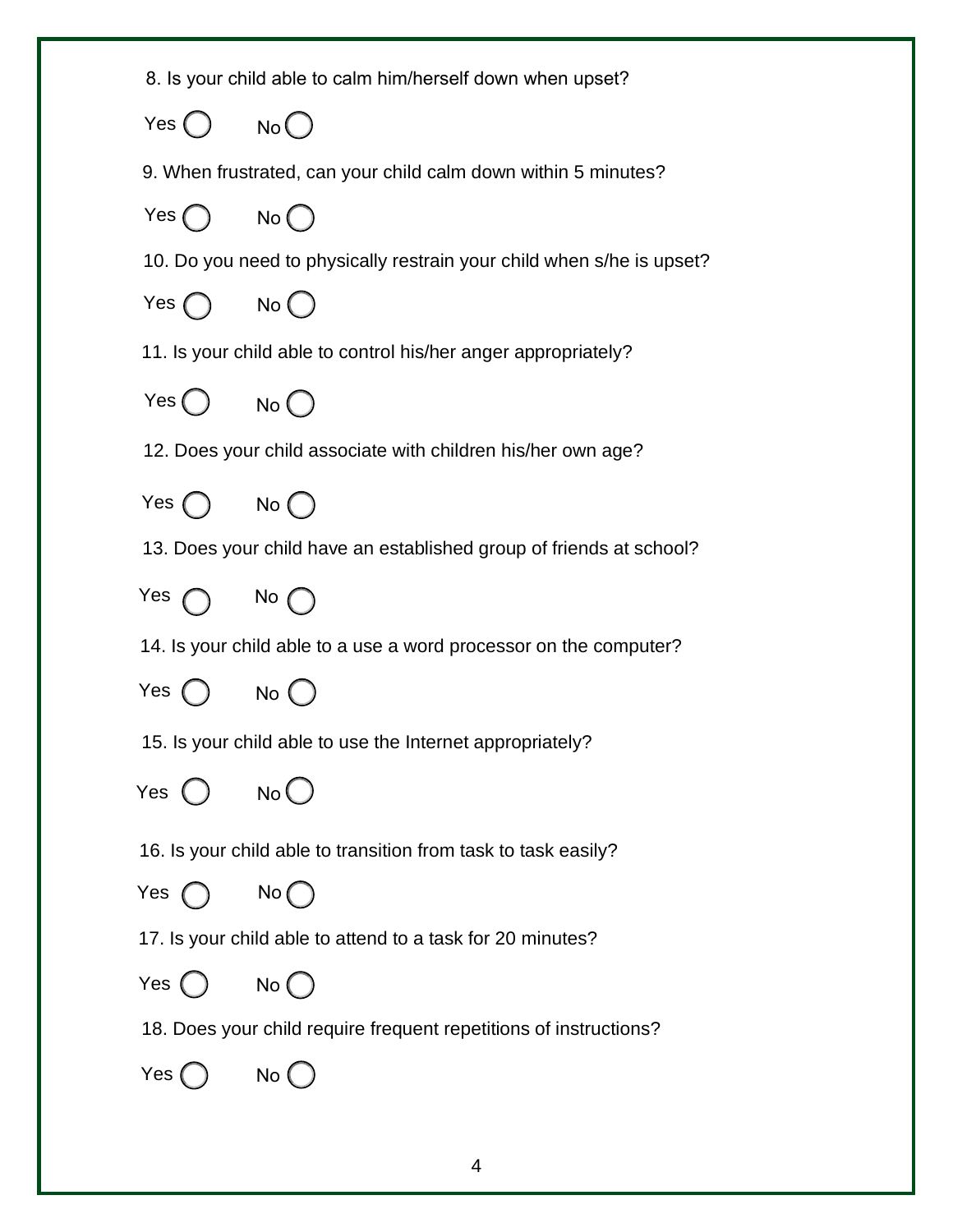| Yes $( )$                               | 19. Does your child have, or has s/he ever had a Behavior Support Plan (BSP)?<br>No |
|-----------------------------------------|-------------------------------------------------------------------------------------|
|                                         | 20. Is your child overly sensitive to touch, sound, smells, etc?                    |
| Yes $\begin{pmatrix} \ \ \end{pmatrix}$ | N <sub>0</sub>                                                                      |
|                                         | Please list your child's strengths:                                                 |
|                                         | Please identify your child's interests:                                             |
|                                         |                                                                                     |
|                                         |                                                                                     |
|                                         |                                                                                     |
|                                         |                                                                                     |
|                                         | Describe what your child looks like when he/she is happy -- what behaviors does     |
|                                         |                                                                                     |
|                                         | What behaviors does s/he exhibit when he/she is frustrated?                         |
|                                         |                                                                                     |
|                                         |                                                                                     |
|                                         | Does your child have any extreme fears or obsessions? Describe them.                |
| s/he exhibit?                           |                                                                                     |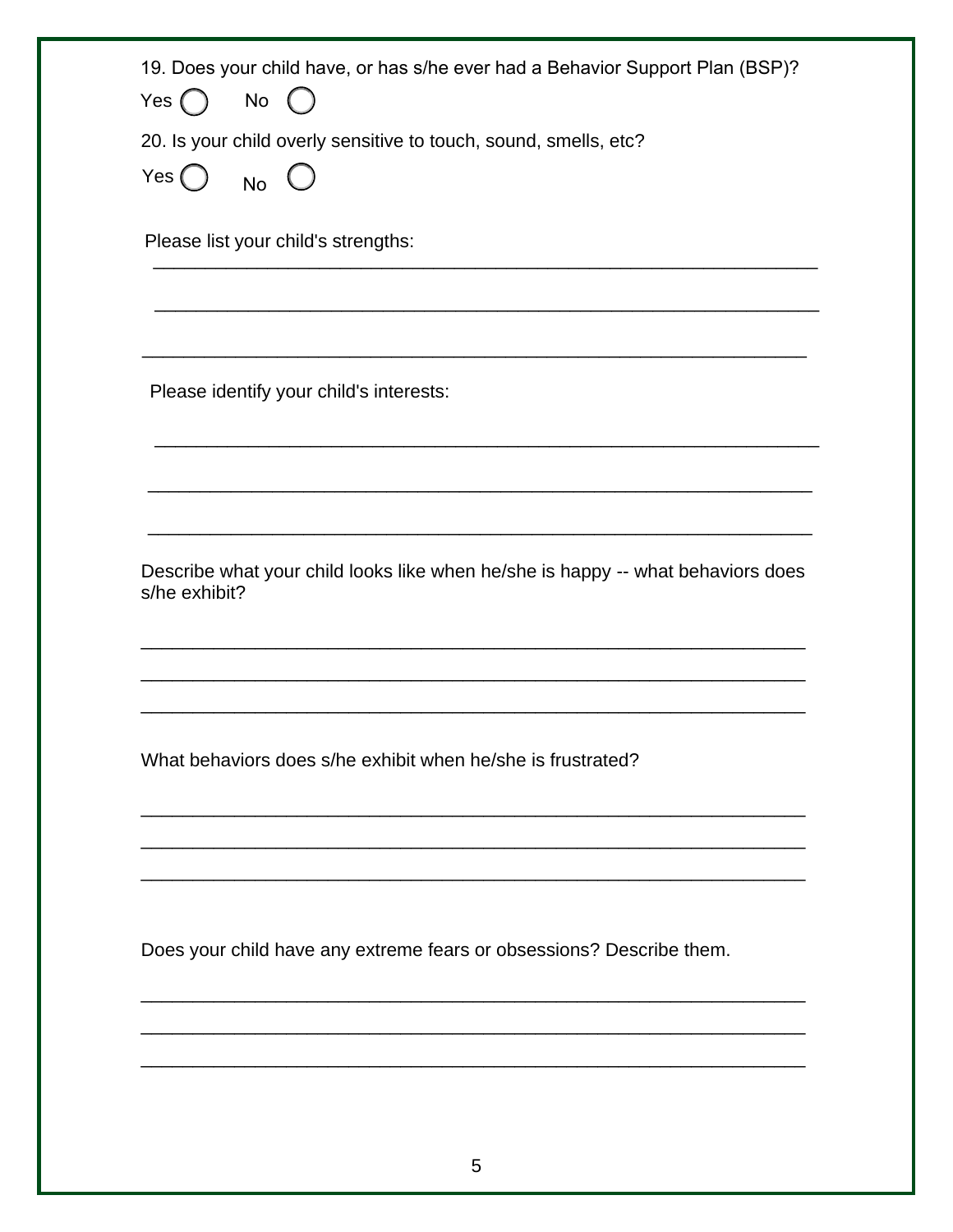\_Describe your child's current performance in school:

Are your child's needs being met in his/her current school program?

Please describe why you are currently seeking Springstone's services.

Please also send in your child's current IEP, recent grades and school records, and reports from formal assessments (Occupational Therapy, Speech and Language, Neuropsychological, etc.).

Send application and the \$100 application fee to: The Springstone School, 1035 Carol Lane, Lafayette, CA 94549